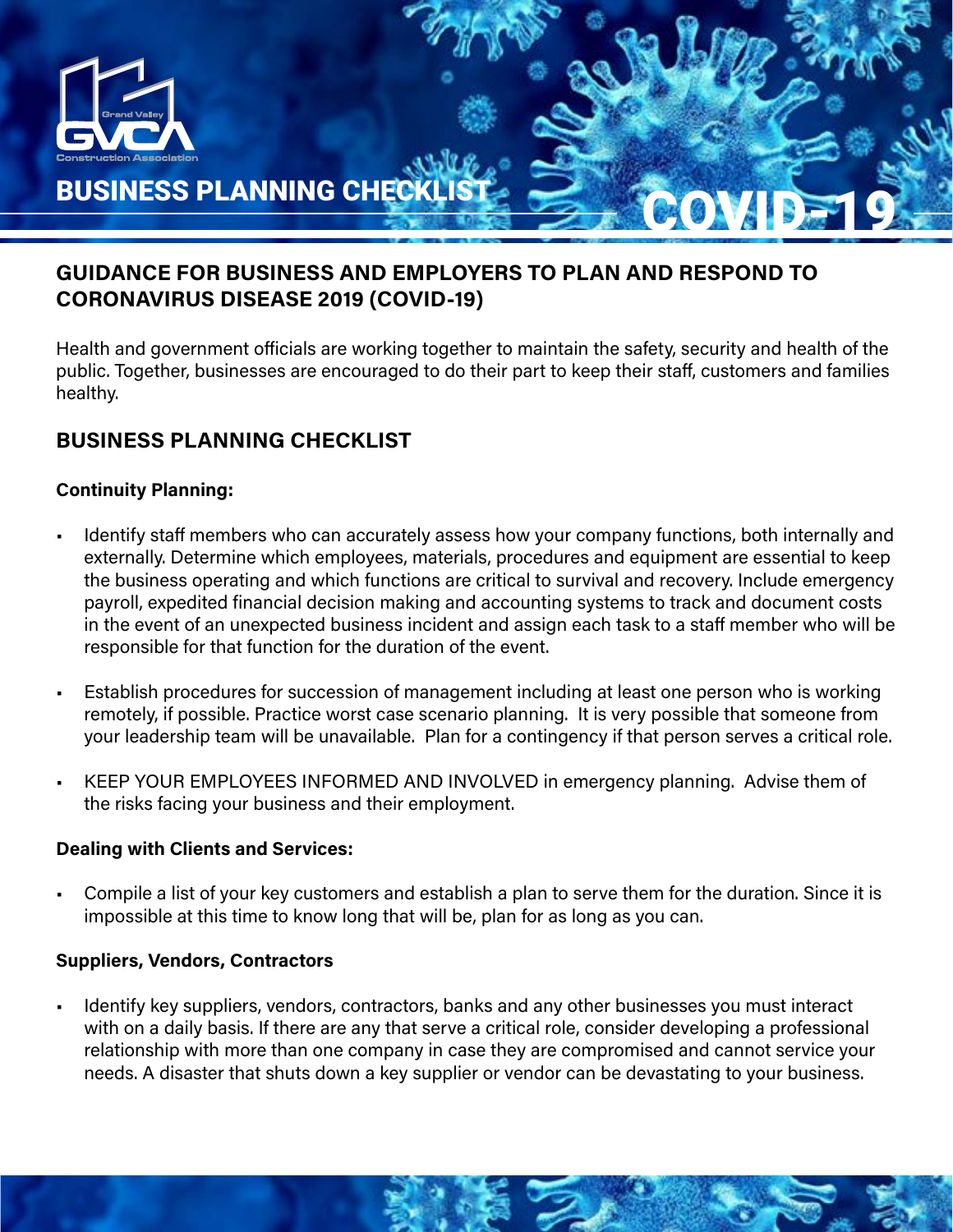

#### Quarantine and Premises

• If any of your employees are identified as having even casual contact with anyone known to have Coronavirus, your facility may be involuntarily shut down. Plan what you will do if your building, plant or office is not accessible. Define crisis management procedures and individual responsibilities in advance. Talk with your staff or coworkers and frequently review and practice what you intend to do during and after an emergency. If you are in the Region of Waterloo, the Public Health number is 519.575.4400.

## Communications and Emergency Planning for Employees:

- Your employees are your most valuable asset. Open lines of communication are essential before, during and after any incident. Include preparedness information and virus updates in newsletters, on company intranet, periodic employee emails and other internal communications tools.
- Crisis Communication Plan: Detail how your organization plans to communicate with employees, local authorities (identify point of contact for emergency services and first responders), customers and others for the duration of the event. Give employees information on how you will communicate when and how to report to work following the incident.
- Make sure senior management has all relevant information and identify who will communicate updates to the public. Inform clients/customers if you anticipate delays in service (and communicate clearly how and when products will be delivered, or services rendered). It is also important to communicate with local, state and federal authorities what emergency assistance is needed for you to continue essential business activity.
- If you are able to provide assistance to the community, communicate with officials and first responders what your company is prepared to do to help in the recovery effort.
- Check with your IT provider to ensure key employees have the right tools to work remotely:
- VPN Access (to access server)
- Printer/Scanner/Fax or e-Fax
- Monitor(s)
- Keyboard and mouse

## Meetings and Conferences:

• At this time, business leaders and management teams should consider postponing non-essential meetings and conferences. It is important to stay vigilant with updates; as we have seen, circumstances change quickly.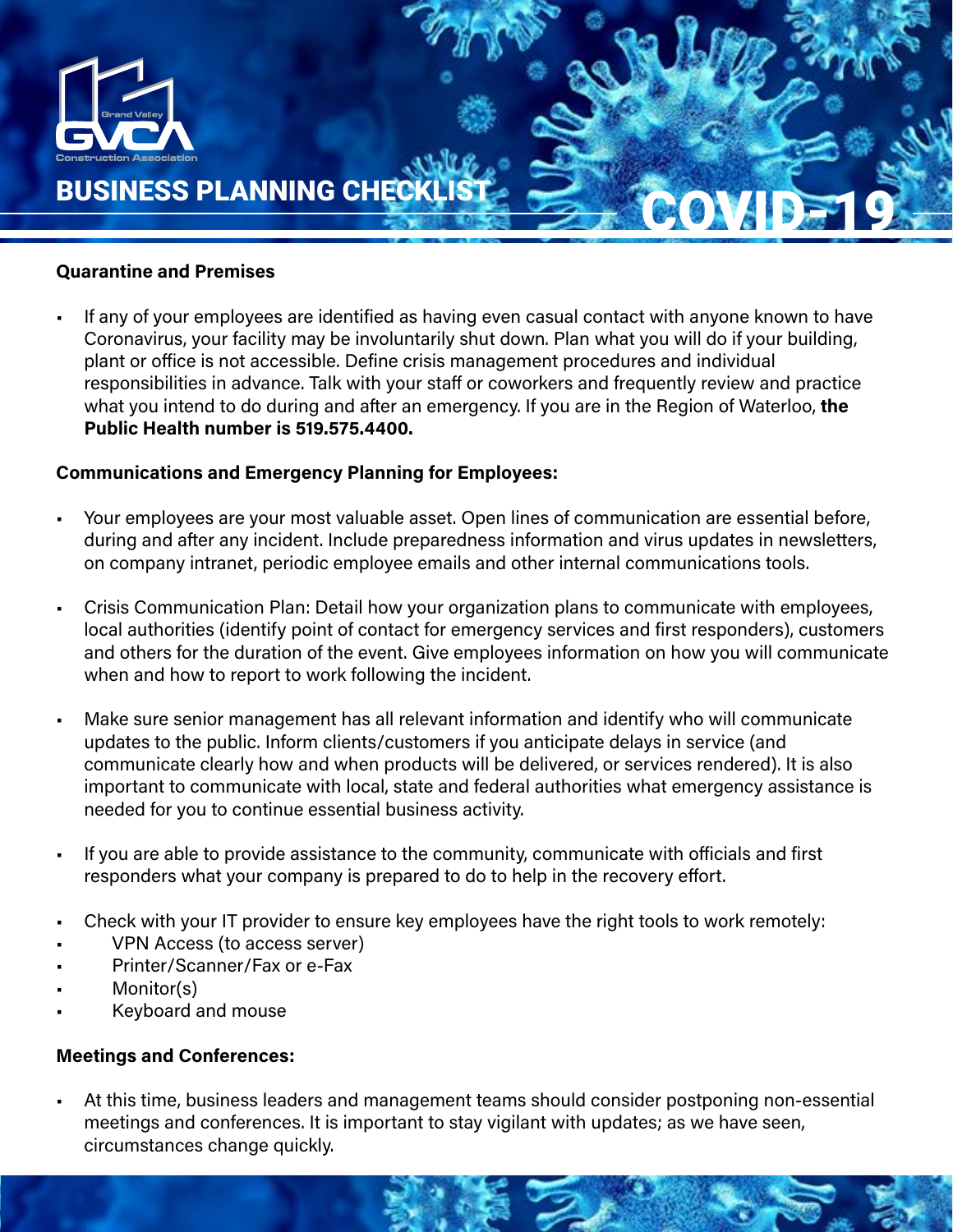

#### Travel – National and International:

- CEASE ALL TRAVEL PLANS
- Any staff who have travelled SHOULD be self-isolated for at least 14 days after return whether experiencing symptoms or not.

## Facilities, Buildings, Property and Insurance:

- This is a good time to review your business insurance coverage and understand your deductibles, if applicable. Consider how you will pay creditors and employees. If you are the business owner or principal, you should also plan how you will provide for your own income.
- Finally, find out what records your insurance provider will want to see after an incident and store them in a safe place.
- Determine who will be in charge of the premises in the event you need to close suddenly.
- Consider the ways in which people, products, supplies and other things get into and leave your building or facility; make sure all entrances and exits are secure. Identify machinery, computers, custom parts or other essential equipment needed to keep the business up and running – and what (if anything) needs to be moved in the event the building will be closed for any length of time.

#### Business Recovery:

• The Federal Government is due to release information on assisting business. We know that SMALL businesses will be the quickest and hardest hit and we are encouraging the Federal Government to concentrate speedy efforts in this direction first.

Note – Cyber criminals usually kick into high gear during a crisis, emergency or other event. Remind employees to stay vigilant and delete any unsolicited " COVID-19" updates they receive – and never open any attachments.